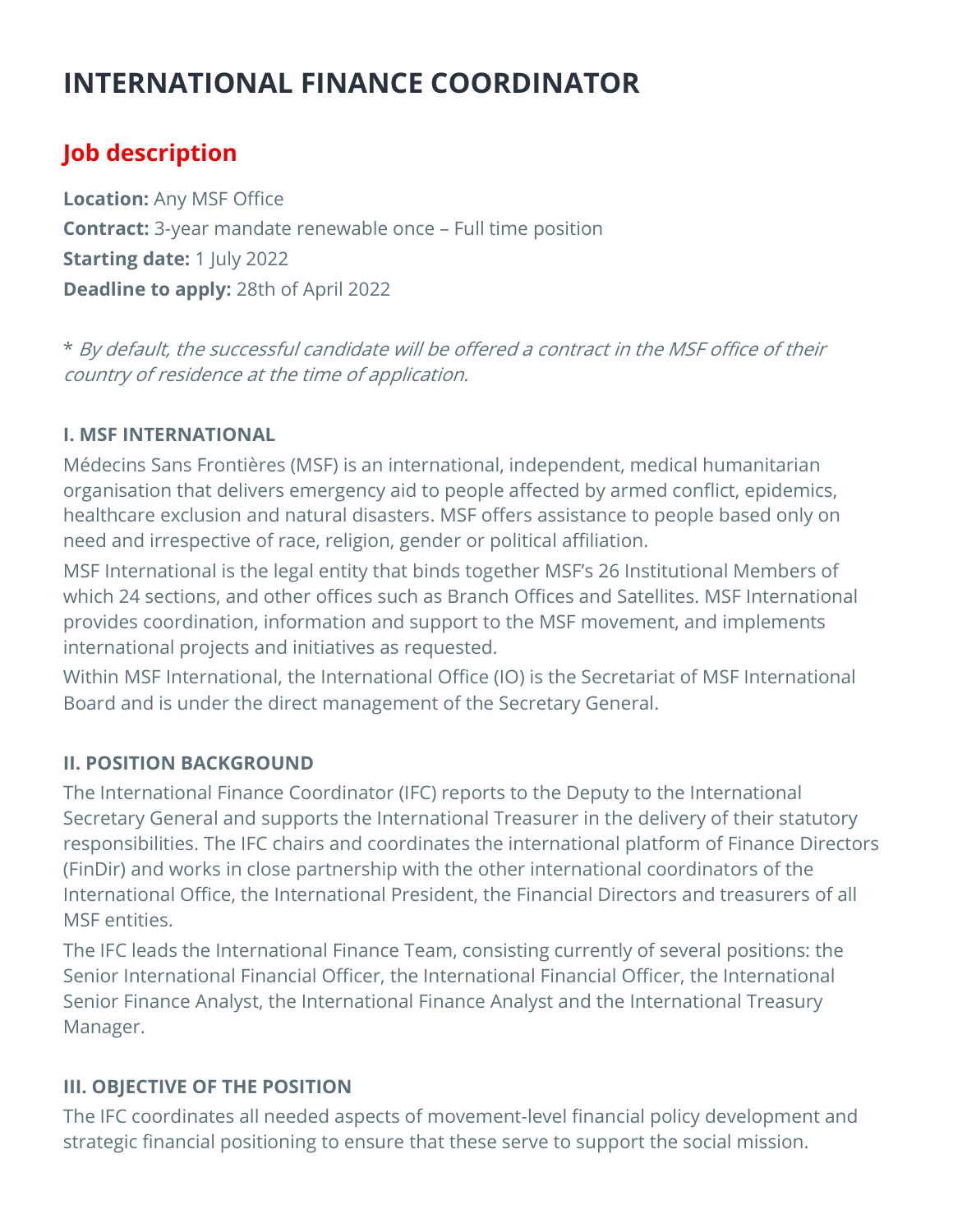The IFC position supervises key international financial processes (International Combined Accounts, different analytical and accountability reports) and leads the FinDir platform in ensuring financial and accounting coherence, transparency and accountability within the movement, through the maintenance of accounting and reporting standards. The IFC position also facilitates and optimizes the exchange of ideas, knowledge and information within MSF, in support of our overall operational goals.

# IV. MAIN RESPONSIBILITIES

# 1. Coordination and chairing of the FinDir Platform

The IFC, with the members of the FinDir platform, will assess the needs for long-term international finance coordination and will actively manage financial priorities.

As such, the IFC will coordinate and chair the FinDir Platform and the International Annual Financial Directors' meetings and will:

- 1. In collaboration with the FinDir platform, prepare, monitor, execute, communicate, and be accountable for progress made on, the multi-year work plan of the FinDir platform;
- 2. Follow-up the implementation of recommendations and decisions of the FinDir Platform;
- 3. Liaise with and represent the FinDir Platform in the Executive Committee (ExCom), the International Board, the Finance and Audit Standing Committee, and any other international platforms as necessary, as well as with the International Treasurer;
- 4. Provide the necessary coordination and support to International Working Groups on matters related to financial management;
- 5. Ensure the follow up of existing International Agreements and will pro-actively submit International agreements, policies or mechanisms to deliver on International Executive or Associative platforms requests.
- 6. Manage the Emergency Funding Mechanism (EFM), together with the Secretary General and the International Fundraising Coordinator

# 2. Ensure and promote financial transparency and accountability

MSF is a global network made up of many separate organisations, with more than 40 separate but inter-connected legal entities producing their own local statutory accounts.

The IFC is responsible to gather, compile and share financial information as required/relevant, to facilitate and enhance decision-making by providing accurate, relevant and complete financial information. The IFC contribute to ensure mutual transparency and accountability.

The IFC will ensure a constant improvement in the quality, timeliness, and the relevance of international financial and accounting information. In particular, the IFC will coordinate and ensure the production of the International Financial Statements, consolidated forecasts and planning and any other global financial analysis and reports.

3. Provide financial advice at international level to maintain good financial governance The IFC is responsible for providing financial advice and expertise to other international platforms. As such, the IFC will be requested to provide support and technical knowledge as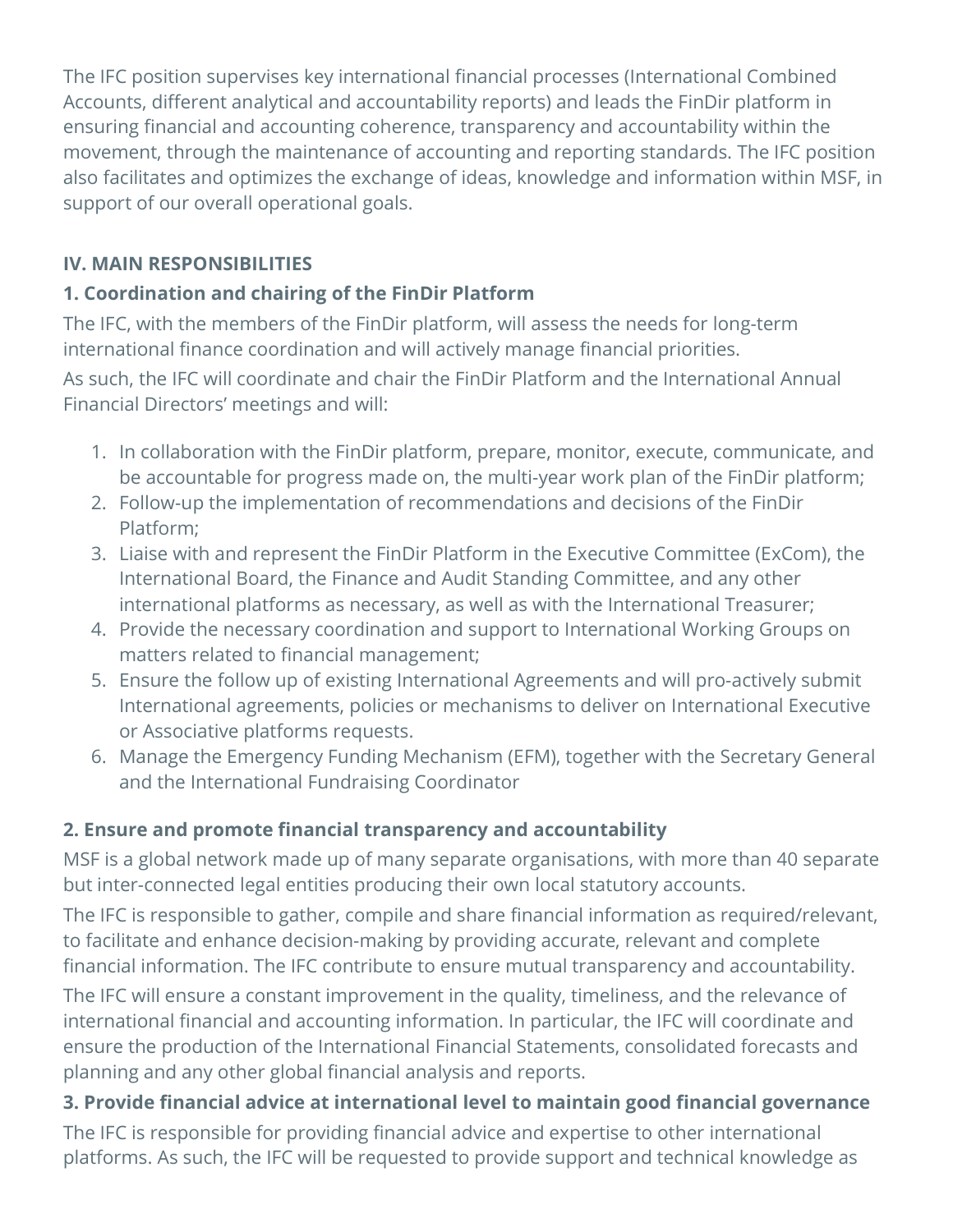required/relevant with the FinDir platform on any international project that has financial impact/implications.

The IFC will provide advice on appropriate strategy and framework for follow-up, in close collaboration with the FinDir Platform and other concerned platforms through their coordinators, and will ensure the link and communication on financial matters with relevant stakeholders.

The IFC is an ex-officio member of the Finance and Audit Standing Committee of the International Board and works in close collaboration with the International Treasurer to enable the correct functioning of this key governance platform.

The IFC chairs and coordinates the Working Group of Heads of Operational Finance and is a member of the International Insurance Steering Committee, and the Tax Working Group.

The IFC is the focal point for international aspects of Institutional Funds portfolio, in coordination with the International Fundraising Coordinator.

# 4. Treasury management

The IFC, with their team, oversees the international treasury activities, including tools and processes for the multi-lateral netting of intra-group transactions, developing the international treasury services - cash-pool, forex hedging, among others.

#### 5. Knowledge Management

The IFC, with their team, is responsible for the maintenance and the content of Knowledge Management tools, paying particular attention to accessibility of updated versions of International Finance Policies, guidelines, official reports and other financial publications.

# 6. Management and Responsibilities

- The IFC will supervise the International Finance Team;
- The IFC will attend and contribute to the IO Management Team meetings;
- The IFC will attend and contribute to the IB Finance and Audit Standing Committee meetings;
- The IFC will ensure that active role and participation are maintained within their team towards MSF movement topical debates and discussions;
- The IFC will pro-actively propose field support through direct field visits as needed by the Operational Centers, especially during big emergencies.

# Job requirements

- Solid combination of financial training and experience in financial management in an international environment, preferably with international consolidation experience; Relevant financial and / or accounting certification is a strong additional asset.
- Experience with large global organizations, with in-depth knowledge of NGO's functioning, governance and financial structure; Field experience is an additional asset.
- Strong interpersonal, organizational and project and change management skills and ability to interact with a broad range of actors in a diplomatic and efficient manner;